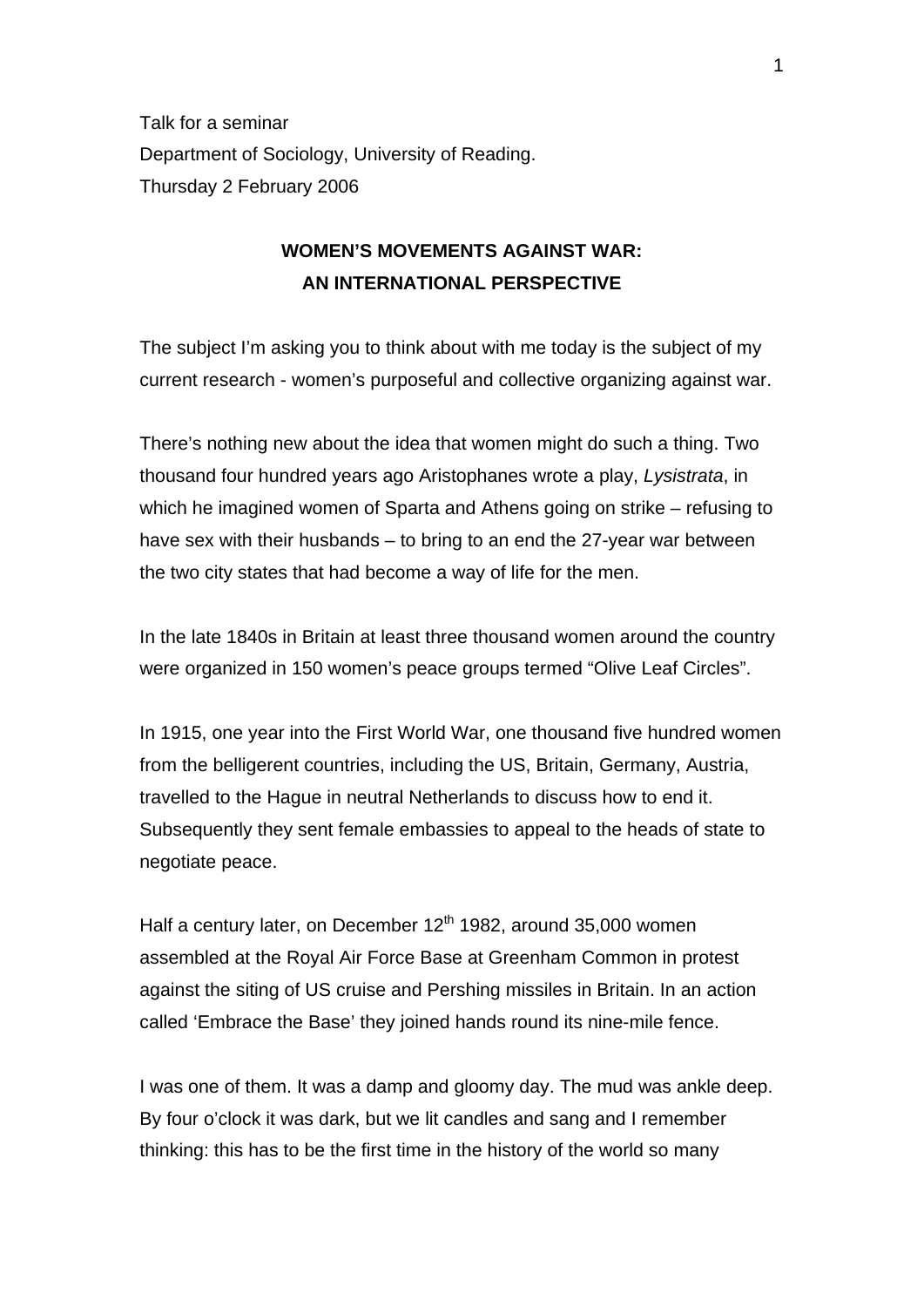women have come out of doors for peace. Surely things will never be quite the same again.

#### **Questions about women opposing war**

That was 23 years ago, and of course things *have* gone on, the same or worse. But women all over the world continue to protest against war. They do it in mixed movements of men and women. But also, quite often, in womenonly groups and organisations.

My fieldwork over the last two years, and the last 80,000 air miles, has been to immerse myself in those movements of women against militarism and war in different countries. I've been asking several questions. First, I wanted to grasp what kinds of groupings, or group-lets, organizations, networks or *ad hoc* alliances, exist and where? Second, I wanted to understand what their activism involves, what distinguishes it, what methodologies appeal to women? Third, I hoped to learn whether women organizing as women are motivated by a gender-specific argument about militarism and war. Why *women's* peace groups? Why wasn't the Campaign for Nuclear Disarmament enough for women in the 1980s? Why aren't today's coalitions - Stop the War Coalition here in Britain, or United for Peace and Justice in the States, or the Tavola della Pace in Italy - enough for women now?

Obviously this is rather a big canvas for a 45-minute talk. I'm going to take little snips from it to illustrate some answers to those three questions: who, how and why. First I'm going to describe three current or recent wars and contrasted responses to them by women. This will give me a chance to note a few of the 'how' things – their methodologies - as we go along. Towards the end of the talk I'll deal with the theory that I think underlies the activism.

Two things I plan not to do…'m not going to load this talk heavily with references. I've brought with me a select bibliography in case anyone wants it. But also I'm not going to talk about my own research methodology – although I'll gladly answer questions on it.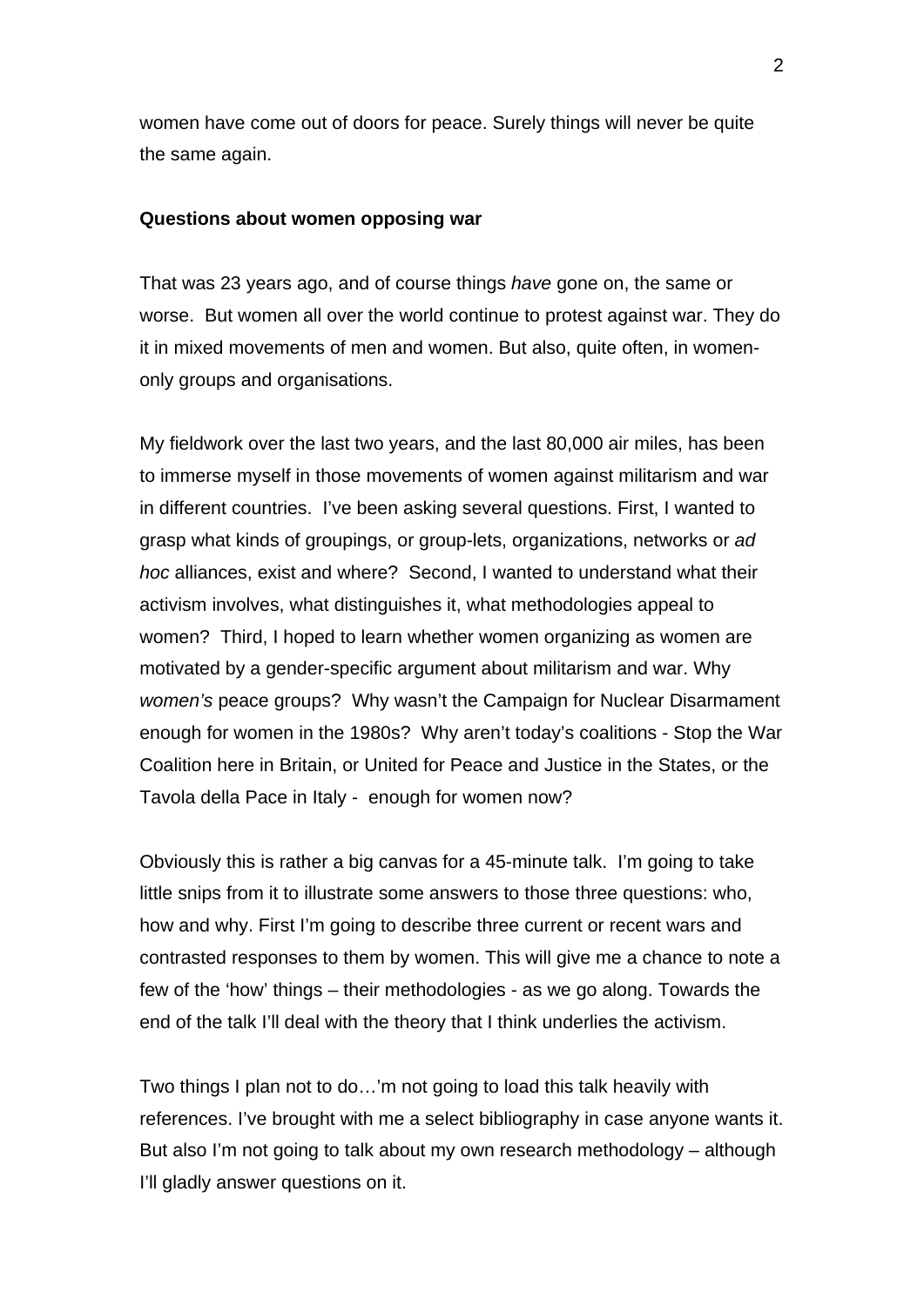I discovered one thing, fairly early on - that it's impossible to do a complete mapping of women's anti-war activism – the groups are too many, too scattered, and what's more they come and go – the map's continually changing. In a way it seems best to think in terms of a typology – a kind of cosmology. What are the kinds of phenomena that spark into life, like suns or galaxies, impinge on each other in curious ways and sometimes just vanish. Here are some of the creatures that inhabit this space.

**In Colombia:** In Colombia, as you probably know (is there anyone from Colombia here? – or Sierra Leone?) there's a long-drawn out and highly destructive three-way conflict between the state's armed forces, the guerrilla and the paramilitaries. The guerrilla movement began in the 1960s as an understandable protest against an exploitative capitalist and political system. The groups of paramilitaries, for their part, are paid by right-wing business and criminal interests in a country where the growing of coca for the world hard drugs market has been a major source of income. The guerrilla movement also turned more and more to kidnapping and drugs as a source of revenue, and lost popular sympathy as a result.

The state and its army have sacrificed legitimacy too, by their brutality, and by the government's close ties to the USA, who intervene in Colombia in the name of eradicating coca production but also recently to reframe the Colombian problem in terms of Bush's war on quote 'terrorists'. The fumigation of illegal crops under Plan Colombia badly damages health and well-being in the nearby farming villages. There are many thousands of violent deaths – twenty, thirty thousand a year - and many of the dead are civilians. Women are raped and abused by the men of all sides in the conflict. Millions of people have been displaced to live in poverty on the edge of the cities. A lot of these are woman-headed households.

When women got organized against the violence in Colombia in the 1990s it was because of what the never-ending war was doing to '*everyday life'*. They mobilize a resistance that they say (quote) "redeems the sacred value of life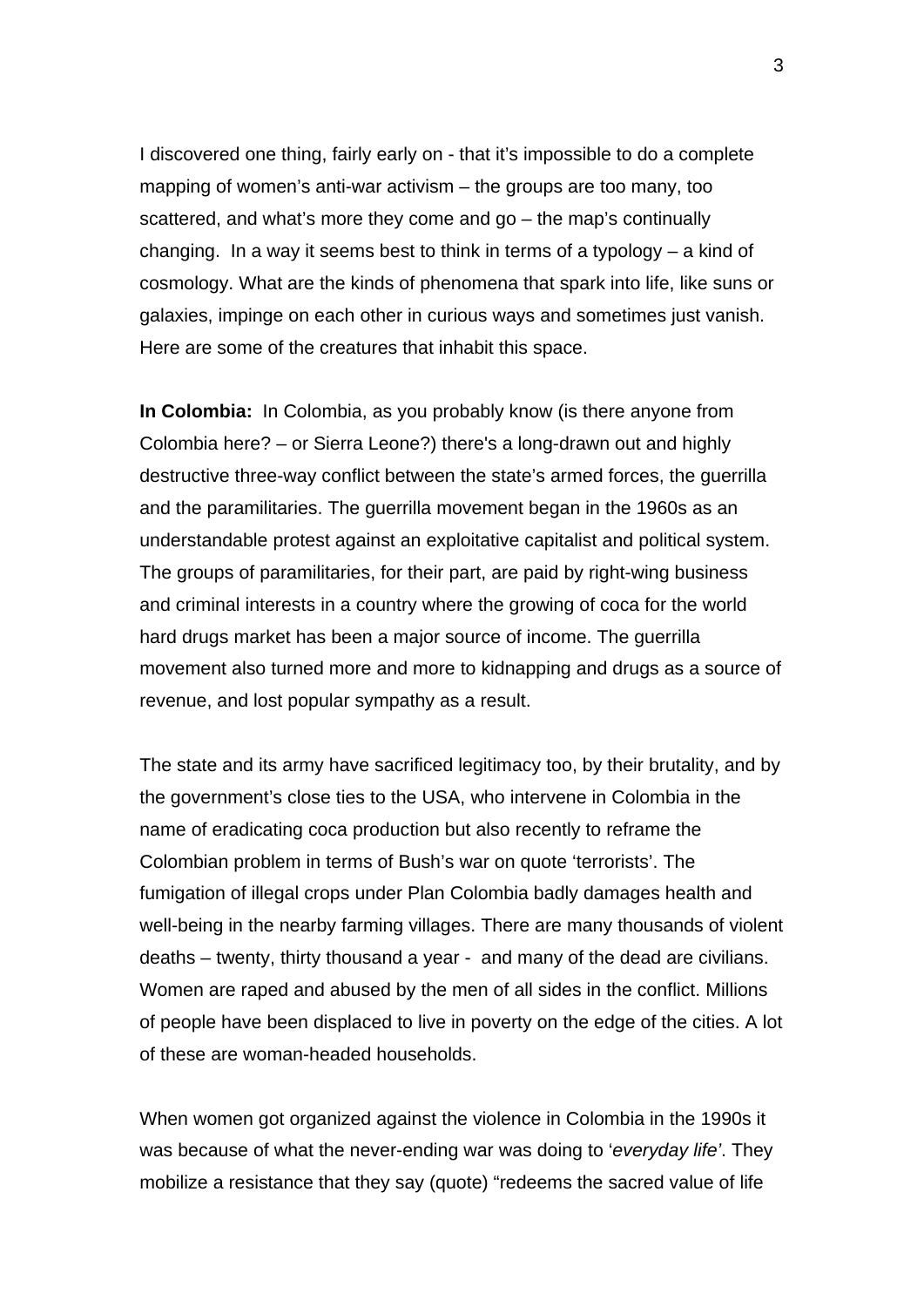and thence of the "every day", of sensibility, the respect for difference, solidarity and sisterhood". The largest and internationally best-known women's organization for peace is  $La Ruta Pacifica - the long version of its$ name means Women's Peaceful Road for the Political Negotiation of Conflicts. It's an alliance of more than 300 local women's groups in eight regions of the country, with an office in Medellin. They define themselves explicitly as pacifist, feminist and antimilitarist.

La Ruta do a lot of different things, we could talk about them all day. I'll just tell you about their most characteristic approach – which is to organise huge mobilizations in which as many as 3000 women will travel in fifty or sixty coaches from every corner of the country to lend solidarity to women in a some afflicted location. They stay some days, listen to each others' stories, celebrate life with them, and exchange strategies for peace. Women who've been on these mobilizations say it's a life-changing experience.

La Ruta use feminine symbolism very consciously, drawing on local cultures, but if necessary, making things up as they go along: weaving spiders webs for connectedness, bathing in the water of the river for spiritual cleansing, ascribing meanings to colours. Interestingly they revived the *Lysistrata*  strategy and proclaim 'No parimos hijos ni hijas para la guerra' – we won't give birth for war.

**In Sierra Leone:** And now to the other side of the Atlantic – to West Africa. In Sierra Leone, women activists have used an entirely different methodology. The war in that country in the 11 years between 1991 and 2002 involved several fighting forces. There was a rebel army calling itself the Revolutionary United Front, there was a state army in disarray, renegade soldiers, a civil militia of traditional tribal hunting societies, foreign peacekeepers – finally the British. The motive of the RUF that launched the war is difficult to deduce, but most commentators see it as having been rather short on politics and rather long on self-interest and greed: the illegal mining and selling of diamonds certainly fuelled the process. It was a low technology war: mostly machetes and small arms. The atrocities committed were so appalling that it's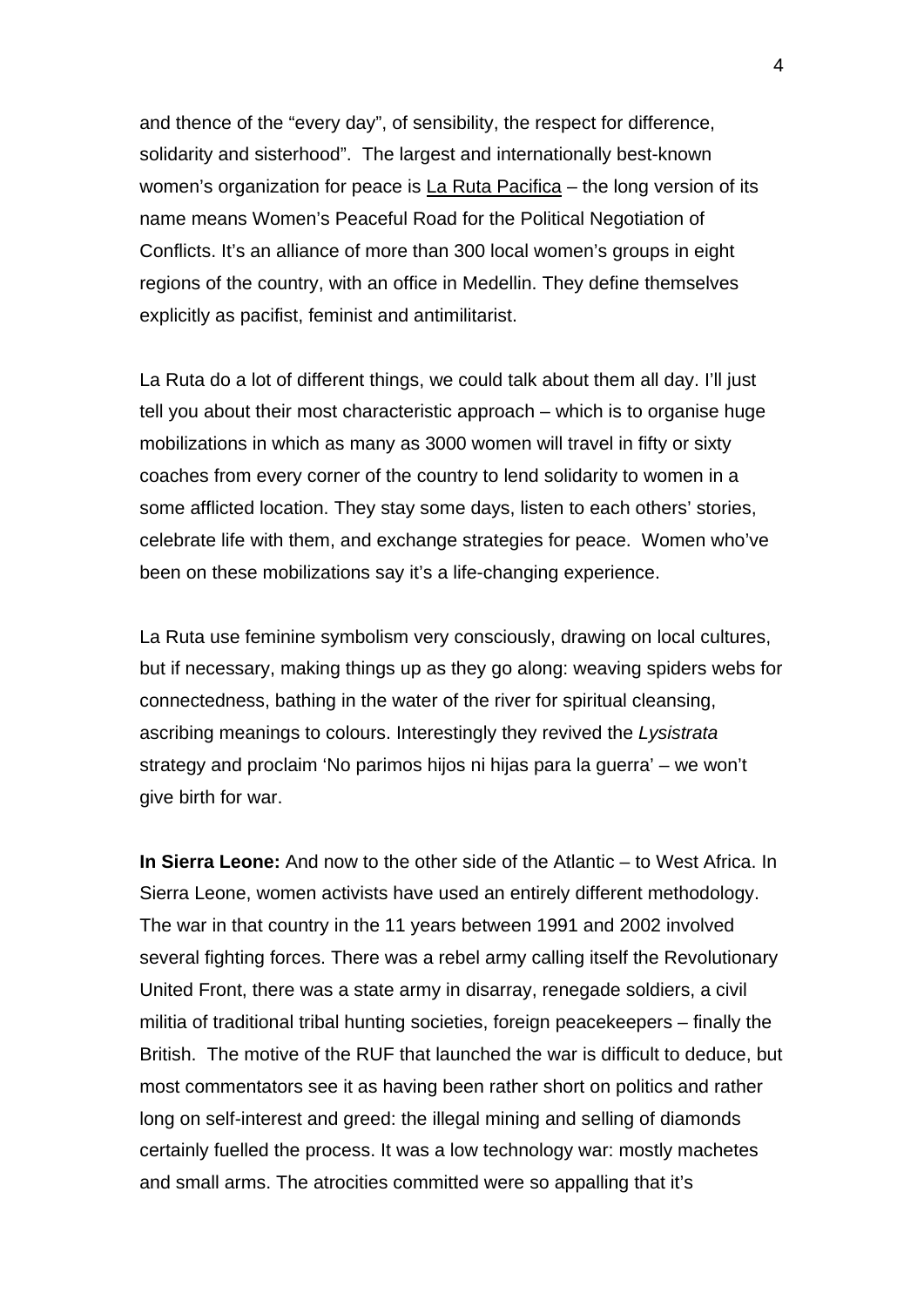impossible to describe them without appearing pornographic. The most terrible thing about the terrible things that were done, is that many were done by children – very young boys who were drugged and forced to torture and kill, starting with members of their own families.

In case this seems like an indictment of Sierra Leonean people, it's important to remember on the contrary another striking fact about this war - that civil society organisations, ordinary men and women willing to take a risk by coming out on the streets, played a big part in bringing it to an end. Centrally involved in those demonstrations was a Women's Forum. An organisation came out of this towards the end of the war called the Mano River Women's Peace Network, Marwopnet. It was trans-national, involving women in Liberia, Guinea and Sierra Leone - three neighbouring countries, all caught up in the war in different ways. The key women were members, if you like, of an urban elite. And what they did, although they didn't use this term, was what Louise Diamond would call Track-2 diplomacy. They flew between Freetown, Monrovia and Lome, delegations of women from all three countries working together, getting audiences with their presidents and other leaders, and knocking their heads together. They had some important successes, and won a UN peace prize.

Marwopnet aren't just an elite group, though, and they don't always travel by plane. They go on bone-breaking overland trecks to the borders, building networks of women who'll be watching out for any untoward movements of men, drugs or weapons, acting as an early warning system of any impending reccurrence of war.

### **Wider networks and other methodologies**

OK - these two examples are of single nationwide groups, which you might see as individual stars in our cosmology. (Although one might say Marwopnet is a three-star cluster). But the universe of women's anti-war activism also contains things that look more like galaxies: networks with an international scope. One of these is Women in Black against War. Another is the Women's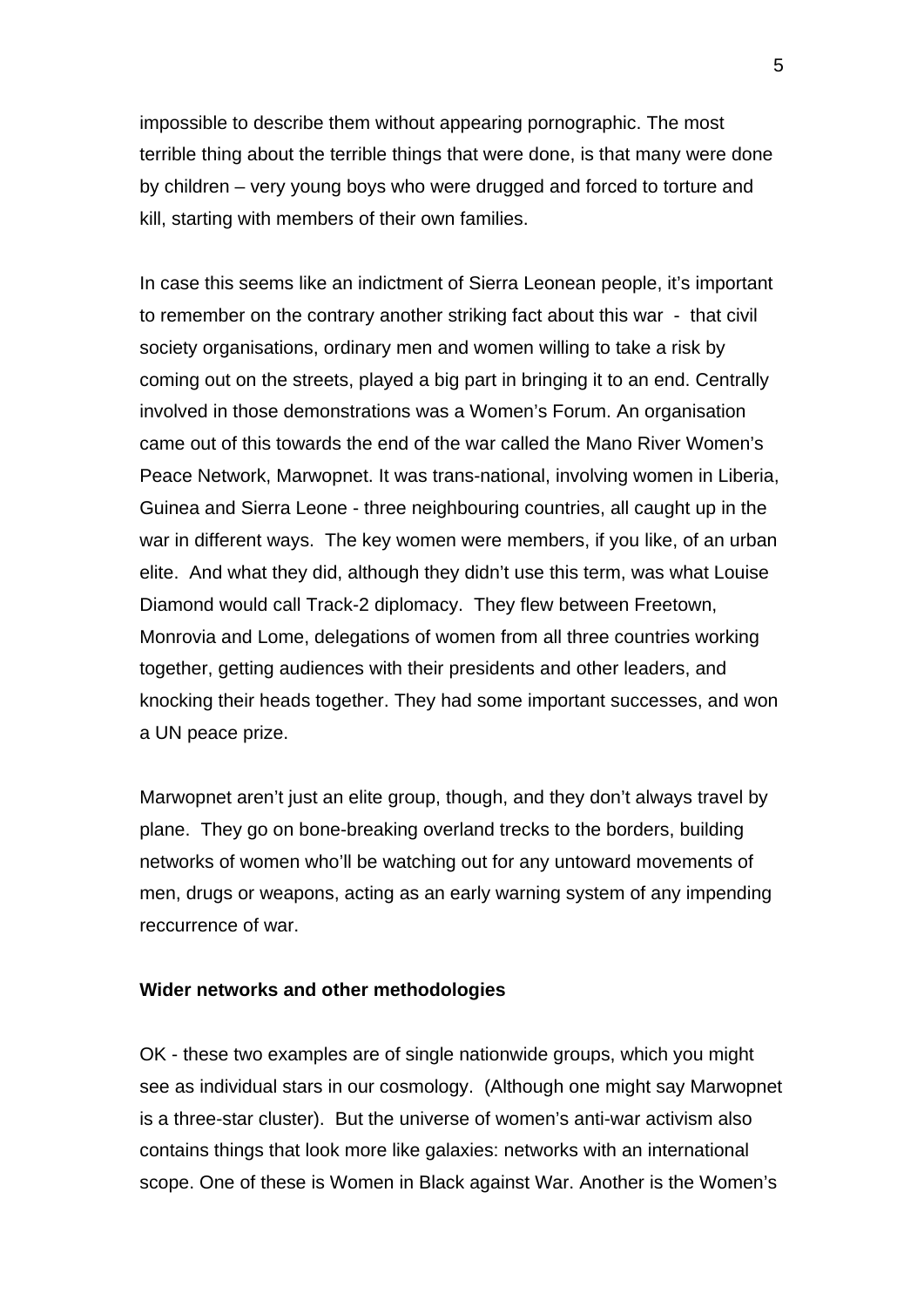International League for Peace and Freedom, and I'll come back to them in a moment. And a third is Code Pink: Women for Peace - newer, zanier, brasher and more colourful than Women in Black. It's US-based, but already there are branches in the UK and Ireland, Canada, Brazil, Germany, Iran, Fiji and Australia.

I'll just say a little about Women In Black – the website titles them "Women In Black. For Justice. Against War". This phenomenon began in Israel just after the first intifada - 1988. Groups of Israeli Jewish women began to stand in public places, often a major crossroads, wearing black and carrying signs saying simply "End the Occupation". It wasn't an easy thing to do – they got a lot of aggression from extremist Zionists, and still do today.

The idea of Women In Black was picked up by Italian women who had a practice of visiting and giving support to Palestinian women and Israeli activists. Scores of *Donne in Nero* groups formed in Italy – there are 44 today – and they in turn carried the notion of the black-wearing, public vigil to Belgrade in 1991 as Yugoslavia began to fall apart.

The group in Belgrade that took the name too – it's *Zene u Crnom* in Serbo-Croat - like the Israeli women ran a gauntlet of insults and violence, standing in Republic Square once a week throughout the wars of the '90s, in open principled disloyalty to the Milosevic regime. This group have done a lot of analysis and writing, and were influential in spreading the formula of Women In Black worldwide during the nineties.

From Women in Black Belgrade has emerged a dual strategy that informs the whole movement today: (1) taking responsibility for opposing the militarism and nationalism of one's own government, and the injustices it perpetrates; and (2) at the same time building and sustaining bridges of connection and solidarity with women designated 'the enemy' – and between women inside and outside war zones.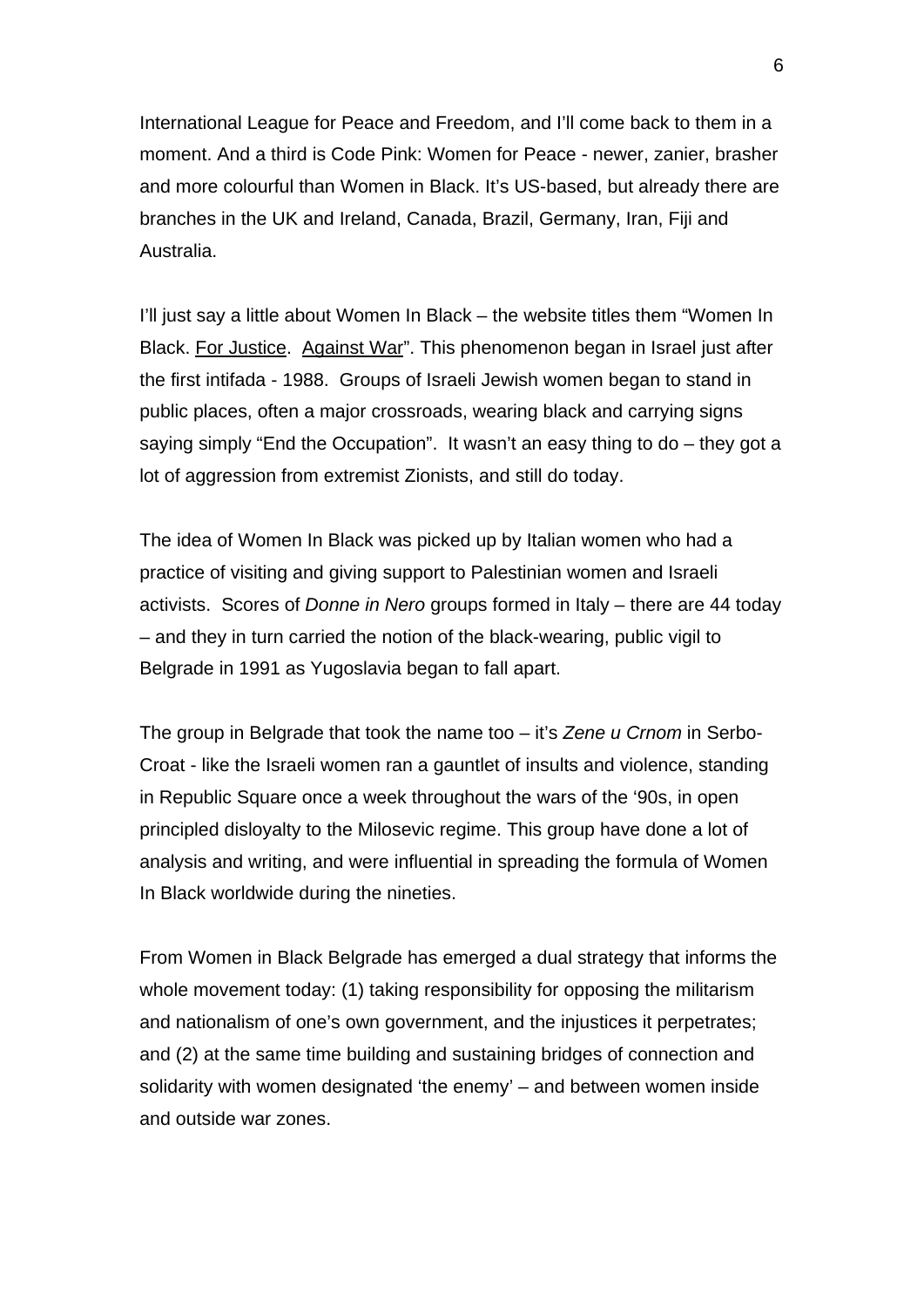Women in Black has spread to possibly thirty countries – maybe 300 local groups. International networks like this of course respond particularly to international wars. And the US-led wars of the last ten years, first in the Gulf, then, after September 11 and Bush's "war on terror", against the bombardment and invasion of Afghanistan and currently the occupation of Iraq – these are what have motivated the spread of networks, more than they've borne on local groups like La Ruta and Marwopnet who've had their local war to deal with. The WiB response has naturally been greatest in countries like the US, Britain and Italy – in Bush's so-called 'coalition of the willing'.

Again, the example of Women In Black throws up a particular methodology of protest. It centres on the silent vigil, usually women-only, mostly wearing black, often repeated at predictable intervals and in constant places. In London for instance we stand every Wednesday from six till seven around the Edith Cavell Statue near Trafalgar Square. Most vigils involve the use of banners and placards, some also give out leaflets. Not all are silent, but for most silence does have a special importance. For example women who stand outside the Public Library in New York say in their leaflet:

We're silent because mere words can't express the tragedy that wars and hatred bring….Our silence is visible…We wear black as a symbol of sorrow for all victims of war, for the destruction of people, nature and the fabric of life.

When women say why they prefer to organise *as women* they usually cite women's gender-specific experiences of war and their contributions to peacebuilding - both of which they believe are under-represented and deserve a voice. When asked why they prefer to organise with *women only* the answer's slightly different, and it often hinges on process or method. Women of course do join mass demonstrations, but they often feel critical of their rhetoric and verbal (even physical) violence, and have tended to look for other ways, more imaginative and creative ways, of getting their ideas across. They also prefer to avoid a discourse of "enemies" such as the left-led movement's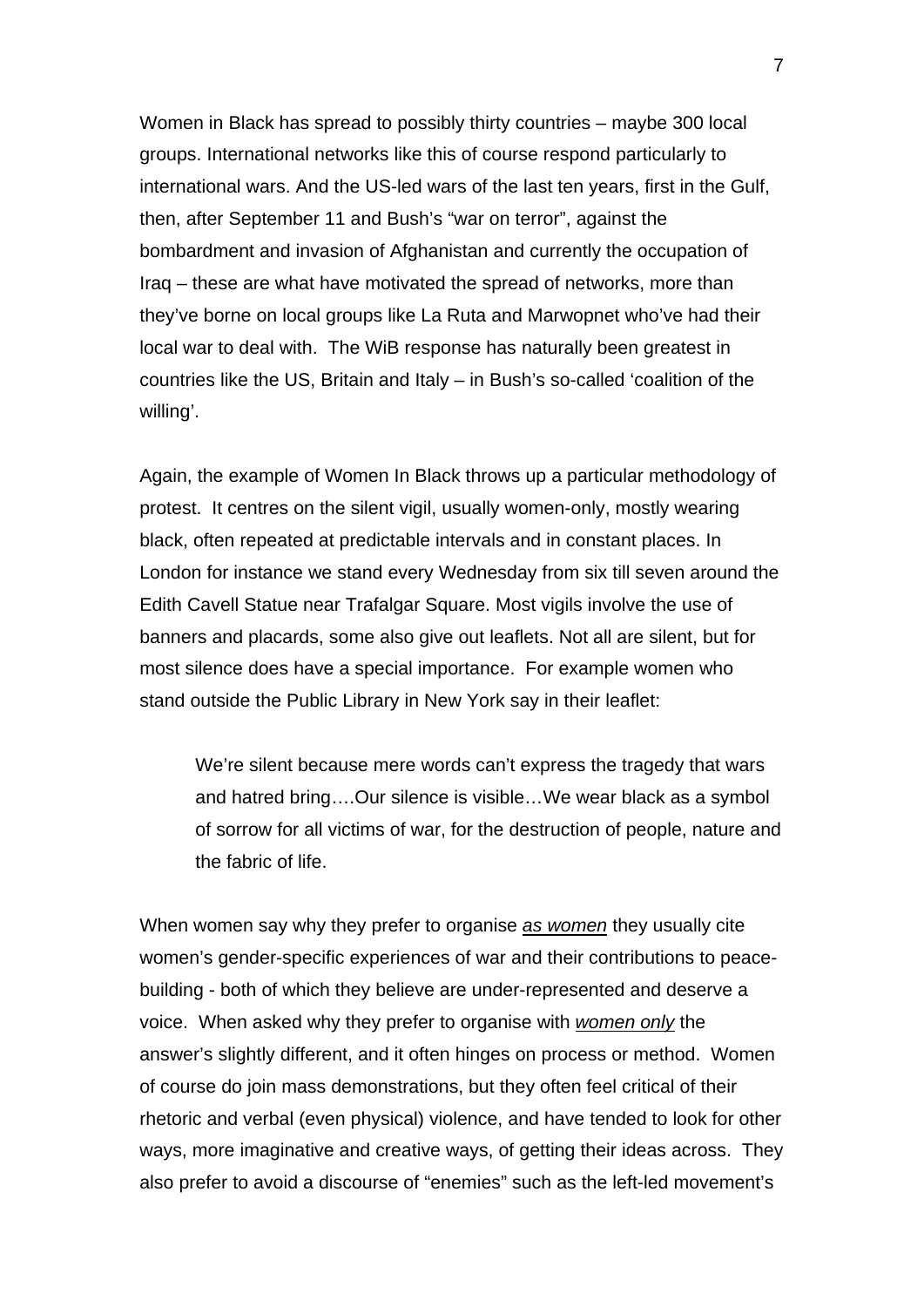images of lynching George W. Bush or Tony Blair. In contrast to this, women have evolved quite a conscious approach of prefigurative struggle (do you remember that from the 70s?), '*coherencia entre medios y fines'*, making your own process a model of the world you aspire to create. Thus, women see non-violence in words, gestures and relationships as necessary means in working towards peace. Of course none of these things are unique to women. The wider movement has a small and enduring pacifist wing with similar principles – though it sometimes gets drowned out by the mass-rallying elements in the coalitions. Incidentally - I've not got time now to go into the interesting question of whether, why and when some men are welcome in women's organizations. But I would stress that when they are and when they're not – the arguments are never essentialist. Nobody in the women's peace movement is seriously arguing that women are 'natural peacemakers' and men are 'naturally aggressive'. In fact if you think about it an antiwar movement is precisely where you can't think biology. Peace activists have to be optimistic about change being possible – some would say they're overly optimistic – and that's incompatible with reductionist notions of men and women.

### **Tackling the institutions**

I want to mention briefly another phenomenon in this universe, which will take us a little further in understanding women's motivation and one particular methodology - working through the international institutions.

As a lot of you know, on October 31 2000 the United Nations Security Council passed Resolution 1325 on Women, Peace and Security. It was a landmark event in which the Security Council recognized women's gender-specific suffering in war, asserted women's human rights, noted the contribution women make to peace-building, called for the full representation of women in all aspects of peace processes at international and national levels, and stated clearly the imperative of incorporating both women and a gender perspective into UN peacekeeping and other operations.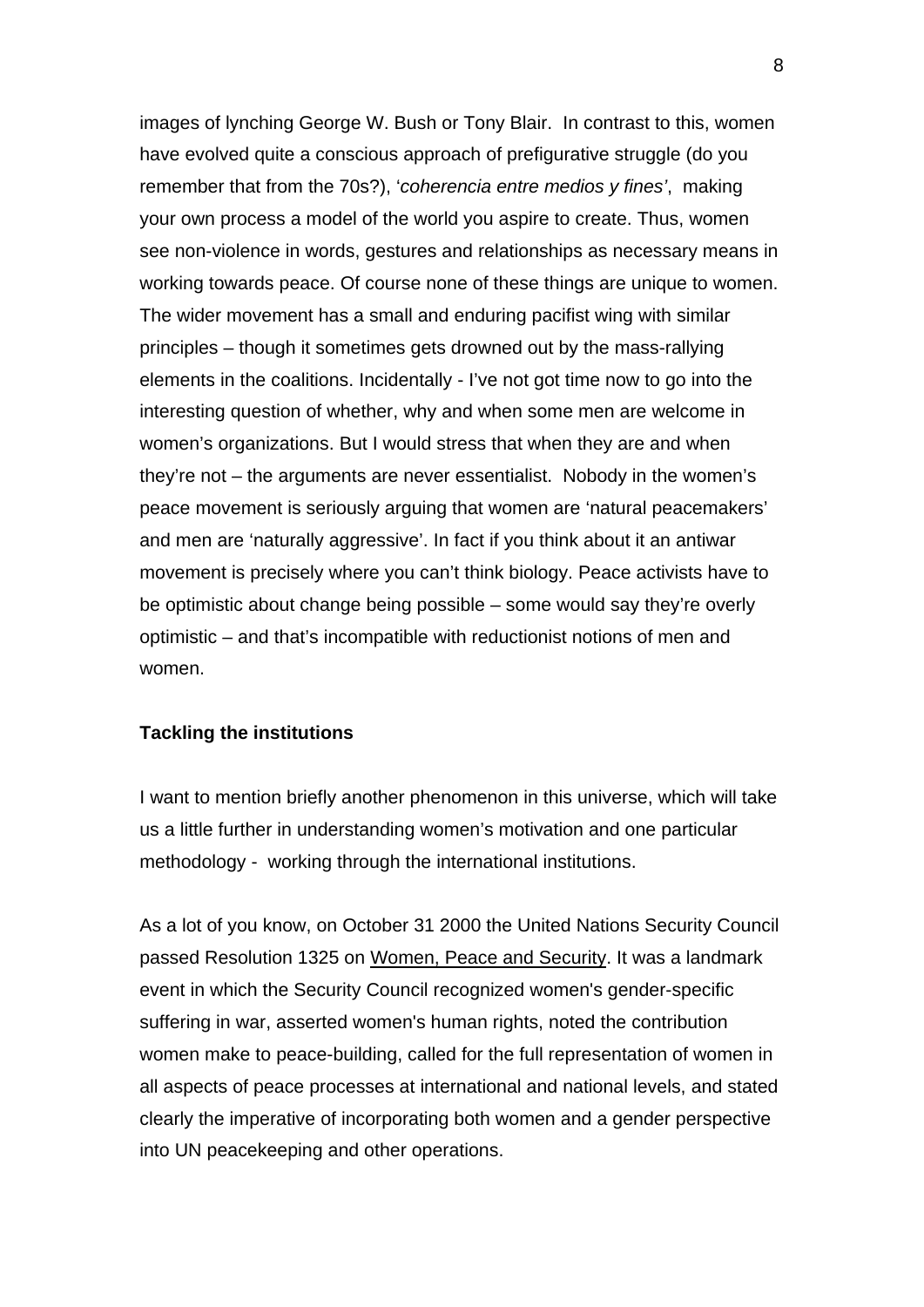Of course the Resolution wasn't the idea of the Security Council – which is a profoundly masculine body. In fact this was the first time in 55 years and four thousand two hundred and thirteen sessions that they'd discussed women. It's interesting to see whose idea it really was and how it was achieved.

I learned it was the product of a very widespread, informal and in some ways scarcely visible network of women – a unique phenomenon in our antiwar cosmos - scores or hundreds of women in non-governmental organisations at local and international level, in the United Nations departments and agencies, in national governments and in universities. A lot of them are still involved today, striving to get the Resolution implemented.

A movement about "women and conflict" was already present in the nineteenseventies and eighties in the UN world conferences of women in Mexico and Nairobi. The Platform for Action resulting from the fourth conference in Beijing in 1995 had a chapter on the subject. This was reviewed in the UN Commission on the Status of Women in New York at its biennial meetings in 1998 and 2000 which were attended by a great number of women's organizations from around the world, many of whom wanted action. A coalition of international NGOs formed around the initiative. They were Amnesty, International Alert, the Hague Appeal for Peace, the Women's Caucus for Gender Justice, the Women's Commission for Refugee Women and Children and finally, the Women's International League For Peace And Freedom. WILPF is the biggest and best organised and oldest of the women's international anti-war movements. It's head office is in Geneva and it has branches in 37 countries.

It was this international NGO Working Group that had the idea of carrying this theme of Women, Peace and Security to the very top, so to speak, aiming for a Security Council debate and a Resolution on it. The more cautious feminists inside the UN, especially in UNIFEM, warned them they were being too ambitious. But eventually they saw the civil society women really knew their stuff and weren't going to be deterred, and they gradually warmed to the project.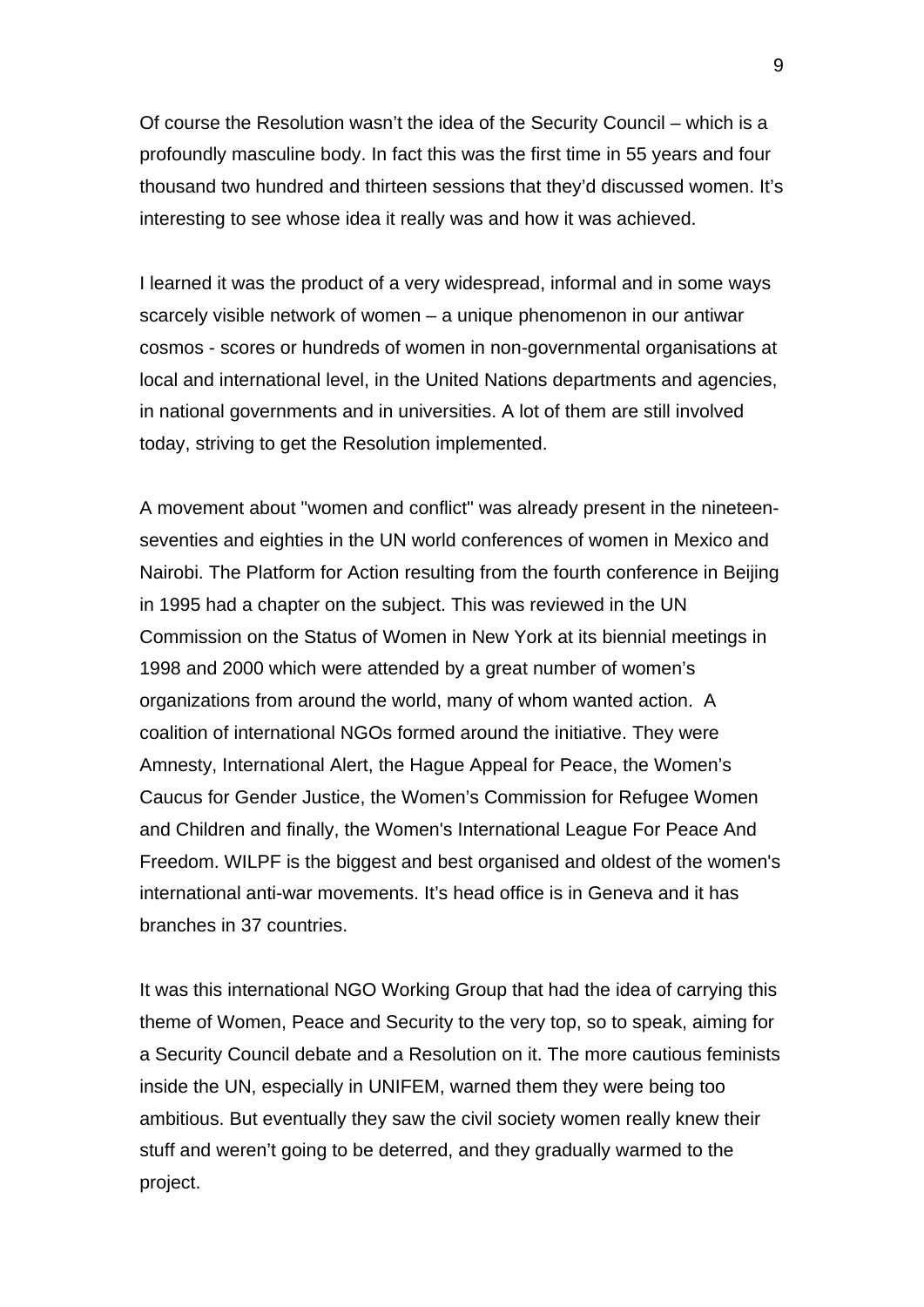The working group lobbied all the government missions to the UN and every ambassador that sits in the Security Council. They sent each delegation a carefully chosen pile of feminist books on women and gender in relation to militarism, war and peace-making. Among them were Betty Reardon, Cynthia Enloe, Sara Ruddick…household names to feminists, but certainly unknown to these ambassadors. Knowing they weren't likely to do their homework, the women also provided helpful summaries and crib-notes.

The missions of Canada, Jamaica and Namibia were specially responsive to the women's initative. A particular champion of the cause was Ambassador Anwral Chowdhury of Bangladesh during his presidency of the Council. At that time there was one woman member of the 15 member council, Ambassador Patricia Durrant of Jamaica. She was important too. To cut a long story short these assorted women and organisations achieved their Resolution. By all accounts it was a great day. It was certainly the first time this august chamber had seen women crowding the public gallery and clapping the speakers. Felicity Hill, the director of WILPF's UN office – she'd coordinated the NGO working group at this crucial period - told me, 'that day we felt the UN's last bastion of totally gender-free thinking had fallen at last'.

But some things had been un-sayable in the Resolution. It's interesting what happens when you take the institutional route like this. The feminists in the NGOs had become self-censoring, partly because the feminists in UNIFEM and other departments (inside the system and knowing the ropes), had continually advised the outsiders not to rock the boat, not to try to include in the draft document any statement, even in the preamble, about *the causes of war,* even though you could have thought this was absolutely central to the Security Council's very purpose. There would be no mention of things like militarization, the arms trade and nation-state belligerence – sensitive issues, since all five permanent members of the Security Council were guilty of them.

## **A feminist theory of war?**

10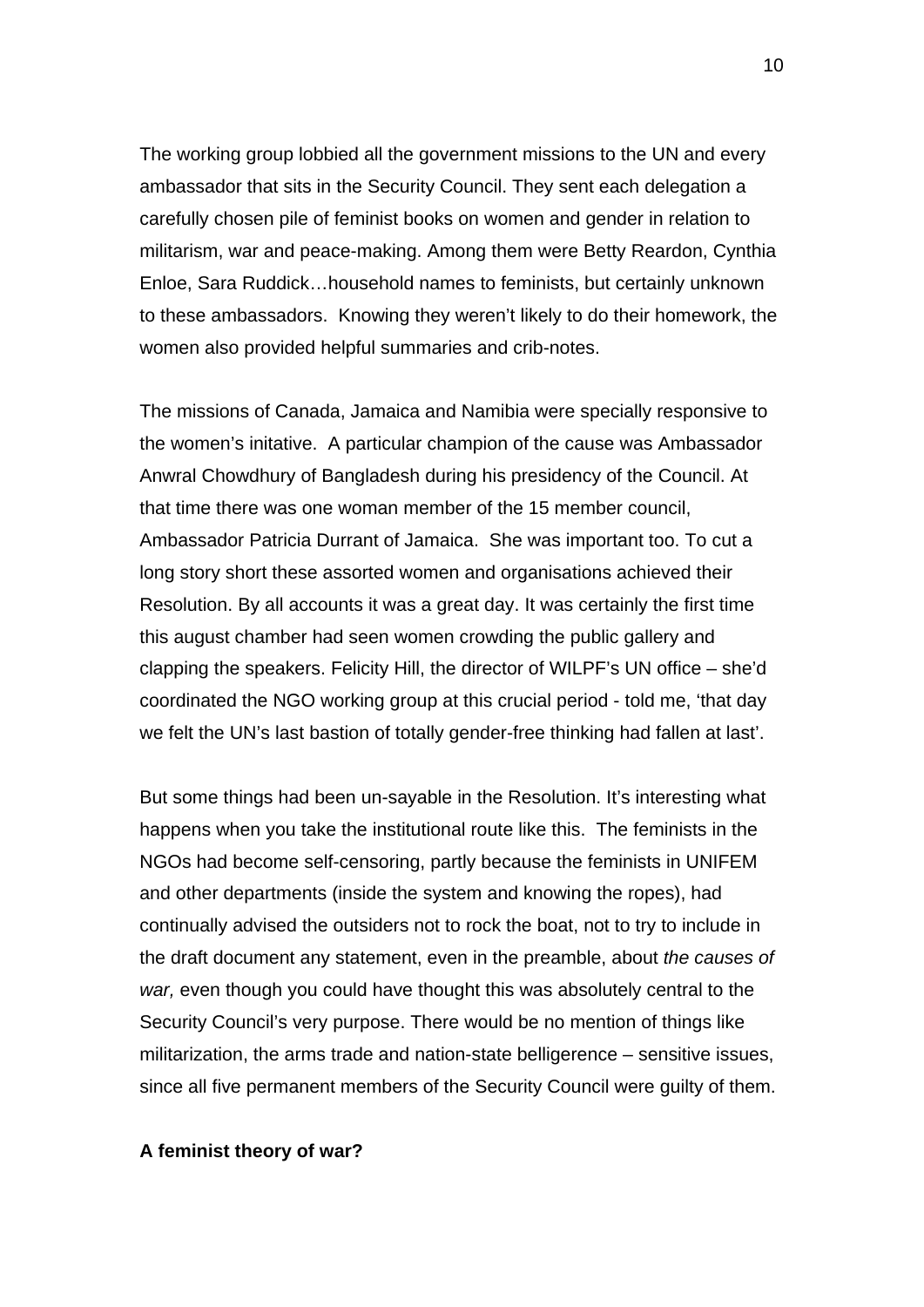We've seen then, several methodologies - from mass mobilizations to the lobbying of international institutions. And we've seen that women are motivated to organize as women on several grounds. First, as in Colombia, evoking women's gender-specific experience of war and voicing it more clearly than gets done in the mixed movement. Second, recognizing women's particular learned capabilities and skills in surviving war and building peace – and we saw an example of those abilities in Sierra Leone. Third, a wish to have full representation of women in peace processes including peacekeeping operations, which had motivated the 1325 coalition. Finally, women were saying they value women only organizations women because they're free to choose the particular relationships, organizing processes and activist methodologies they feel most comfortable with. We saw the silent vigils preferred by Women in Black for instance.

But the most compelling reason for women to organize as women against war is that *women have a theory* – a theory that's entirely lacking from the mainstream understanding of war, and has a lot to add to it. I was once at a meeting of international relations theorists. They'd been called together, by Gillian Youngs I think it was, to discuss the possibility of having a feminist issue of a certain IR journal. One of them said, '*The problem is, feminists have no theory of war*'. It was said so authoritatively that for a moment I thought, my heavens! I know we have a theory of security, but what's our theory of *war*? Then I realized, of course, that feminist thought, simply the idea that *gender is a power relation*, is of itself a kind of theory of war.

Actually long before the movement arose that would develop the theory, women had perceived an intimate connection between male power structures and war. In the late eighteenth century Mary Wollstonecraft wrote "Every military corps is a chain of male despots, crawling for rank and power." She believed militarism threatens women in particular by reinforcing masculine habits of authority.

In 1938 Virginia Woolf wrote a polemic against patriarchy and its prediliction for nationalism and war. "Scarcely a human being in the course of history,"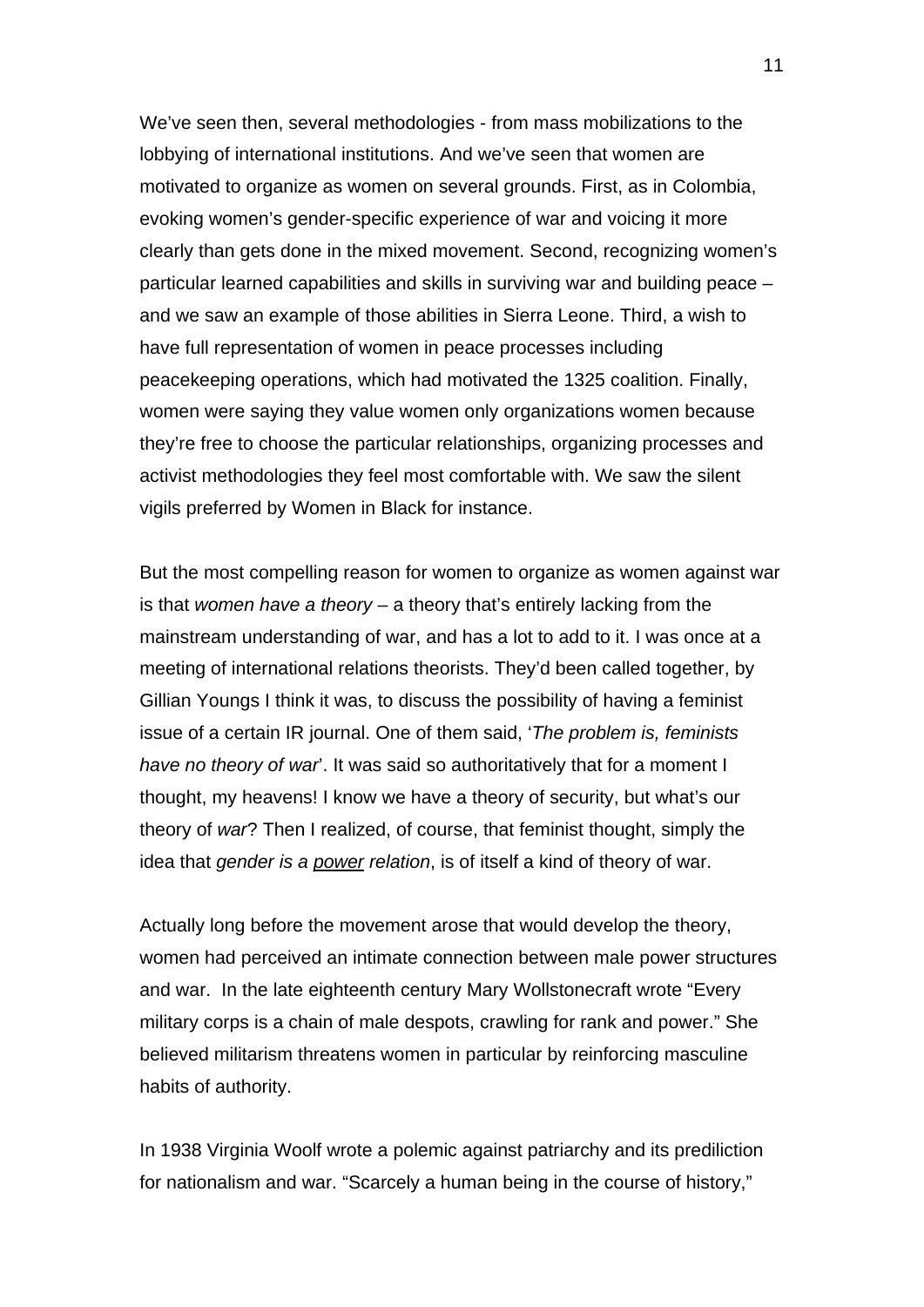she wrote, "has fallen to a woman's rifle; the vast majority of birds and beasts have been killed by you, not by us... Obviously there is for you some glory, some necessity, some satisfaction in fighting which we have never felt or enjoyed."

And here I hesitate a bit – because in a few minutes I know I can't do justice to what's by now a huge literature on gender and war. Maybe it's best to start with Gerda Lerner and others who've written about the origins of patriarchy. Reading both from the archaeological record and the earliest written texts (mainly from the Middle East but also from independent developments in the American hemisphere), Lerner shows how the earliest civilizations are characterized by a social differentiation and ranking of human beings on three dimensions: differences and inequalities of property and wealth – today we might call it class; of tribe or race – we might call it ethnicity; and between women and men – we call it gender.

All three of these hierarchies or rankings implied violence. With the neolithic agricultural revolution, surpluses began to be produced. Property and wealth were accumulated at the cost of others' labour power and those others had to be diminished and coerced. Additional labour was acquired through raiding, warfare, enslaving neighbouring peoples who became inferior social elements. Women were commodified for their sexual and reproductive capacities – in the exchange of women between tribes – exogamous 'marriage'. But women of other tribes were also enslaved. Lerner says, 'in every known society it was *women* of conquered tribes who were first enslaved – the men were killed.' As class systems developed, with large disparities of wealth, these hierarchies were (as Lerner puts it) 'expressed in genderic terms'. By the third millennium BCE in the Middle Eastern civilizations war was already an established part of human existence - from seige warfare in the time of the early city states, to the huge sweep of longdistance infantry in the empires like that of Persia in the first millennium BCE. The interlocking systems of class, race and gender power were founded on violence. Militarism and war were intrinsic to the early patriarchies.

12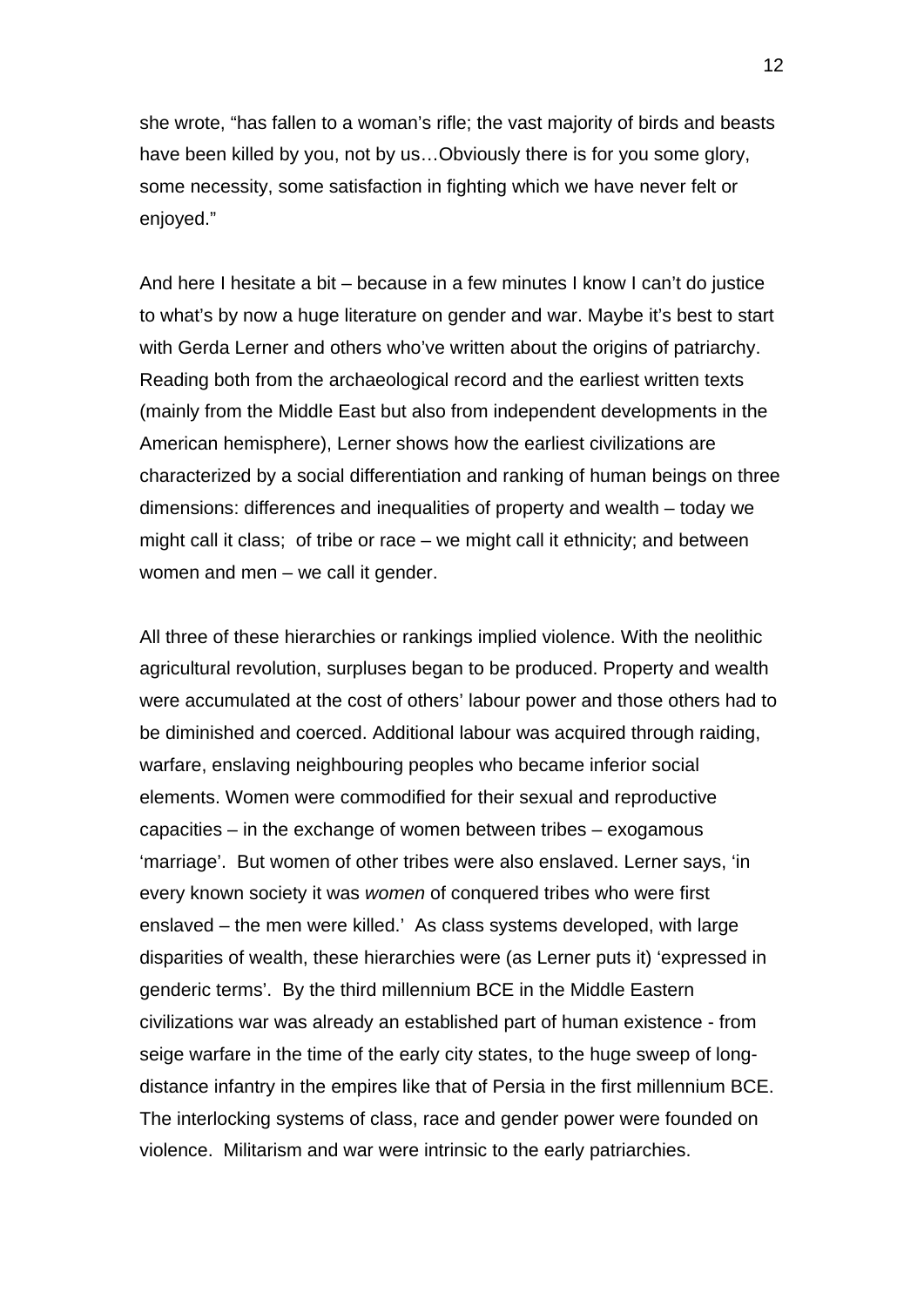And, feminist theory goes on to suggest, the relationship between patriarchy and war has continued throughout history. In more recent times – class relations have changed. The wealthy classes are now less aristocratic than capitalist. Inter-ethnic relations are structured as a hierarchy of nations and nation states, and as relatively powerful majorities and subordinated minorities within states. Patriarchy has persisted - it's surprisingly resilient but in adaptive forms. And 'intersectionality' – that may be a new term but the reality it describes is ancient. Male dominance and the 'othering' of women has intersected all along with the other 'otherings' – of class power, of ethnic power. The least-challenged power has always resided in the hands of males of the ruling class and dominant ethnic group or nation, and it's always underwitten by violence – from the threat of rape, to the bailiffs and strikebreakers, to the offshore gunship.

To come to the present moment, it's interesting to observe the collaboration of militarism, nationalism and patriarchy, as ideologies and as social systems. It's beautifully illustrated, for instance, in Ayse Gul Altinay's recent book about Turkish manhood, *The Myth of the Military Nation*. Patriarchy, the system of gender power relations in which men are dominant, sustains and adaptively reproduces itself over time by social and cultural means. It tends to produce authoritative and combative men much appreciated by militarism. Militarism and national patriotism nurture 'proper' men that are useful to patriarchy. Nira Yuval-Davis's work on *Gender and Nation* has been valuable in showing these relations at work – she shows how it's women as mothers that do a lot of the cultural work for patriarchy, nationalism and militarism. The effect of the linkage between the three is to generate masculine cultures – of the school playground, the soldiers' barracks, pornography, the racist gang, computer gaming, the football fan club - that legitimate violence in boys and men, devalue the feminine and women.

With the rise of an oppositional culture of human rights, and women's rights, this has become an embarrassment in some quarters. And of course the reproduction of patriarchal relations, as with class and ethnic relations, doesn't always work smoothly. Some individuals evade the process,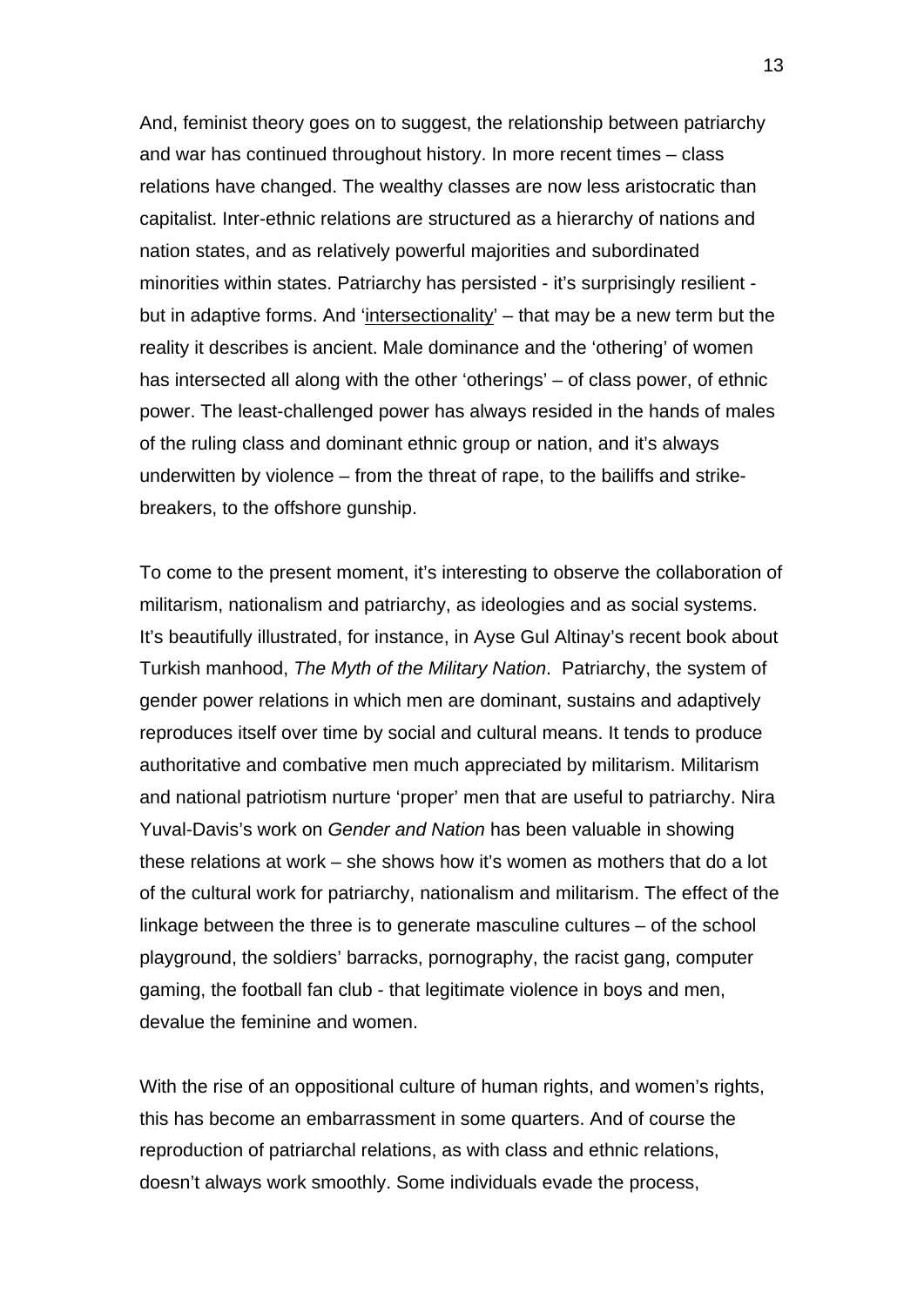movements arise to contest it. But it persists as the overwhelmingly majoritarian schema.

### **Men, masculinity and weapons**

So feminist theory delineates an intimate relationship between gender power relations, masculine cultures and militarism. One interesting field in which women have spelled this out is the relationship between men and weapons. To go back for a moment to Security Council Resolution 1325. Just as militarism had been missing from that text, so had men and masculinity been missing. There was a lot there about women's under-representation, but no mention of who was present in place of women. There was mention of women's sexual vulnerability in war – but no mention of who were the rapists and traffickers. Although the Resolution had said a good deal about getting women better represented in UN peacekeeping operations, getting gender units and gender-sensitive practices into PKOs, there had been no mention of the embarrassing reality of male peacekeepers themselves abusing and exploiting women.

This lack was particularly noted and regretted by WILPF, the only feminist organization among the six international NGOs of the working group. Felicity Hill eventually left WILPF's New York office and studied for a masters in Sweden. She wrote her thesis on the 1325 process and the compromises it had involved. And in 2005 she had an interesting opportunity to pursue this question of men and masculinity in another context.

She and Carol Cohn, of Wellesley College and the Boston Consortium on Gender, Security and Human Rights, were invited to address the Blix Commission on Weapons of Mass Destruction - about gender. They used Resolution 1325 as a stepping stone and jumped in right where it had left off. They pointed to the fact that in official measures of 'DDR', disarmament, demobilization and reintegration after wars, and in the movement against small arms and light weapons, the connection between men and their guns is widely understood. Men are very unwilling to be parted from their guns.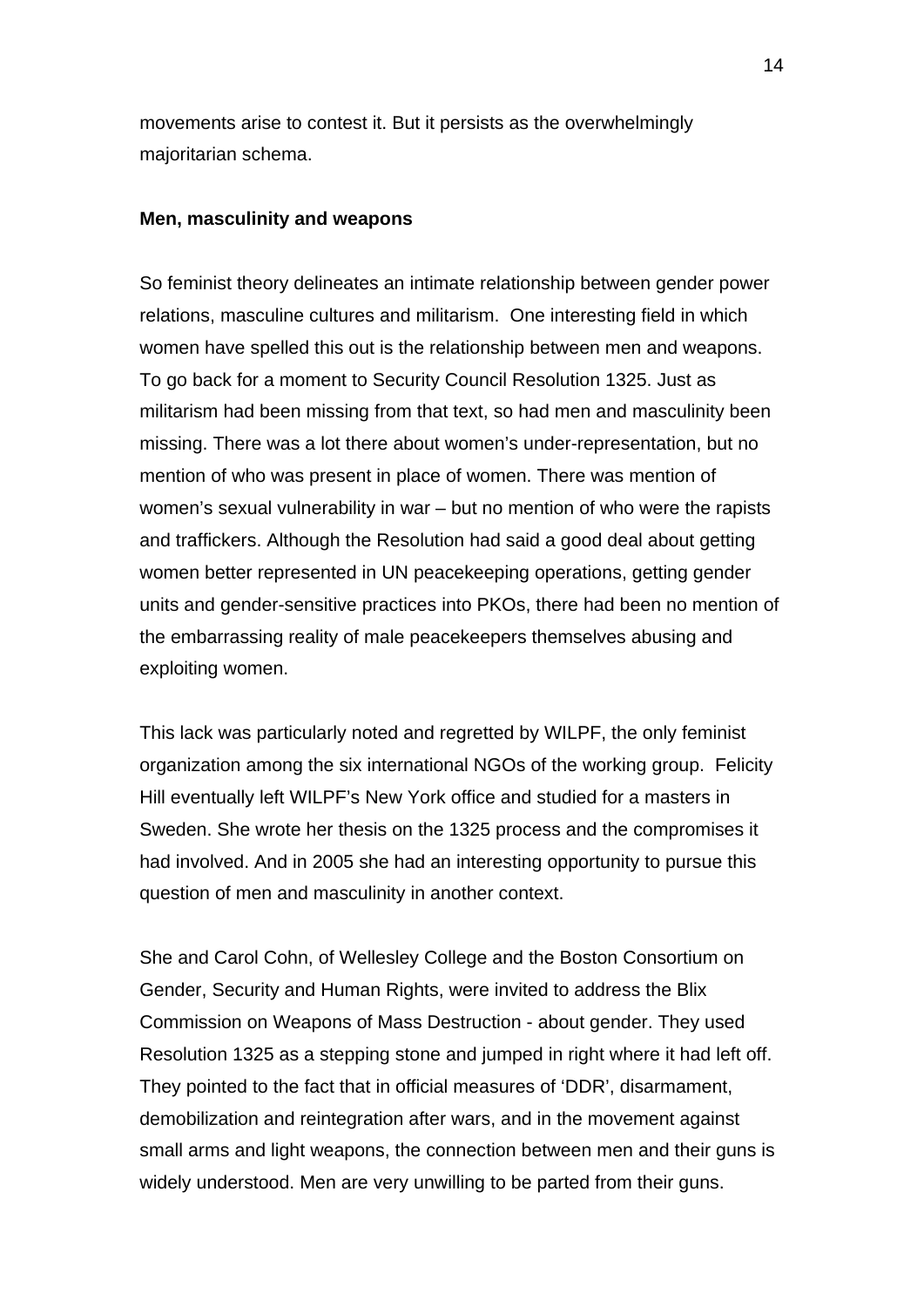There's something symbolic about guns for men, something to do with identity. It didn't take a feminist to understand this. Even United Nations peacekeepers know you have to use local women to help get guns decommissioned.

The two women now said to the Blix Commission - it's a small but necessary step from small arms to big ones. 'It would be naïve' they wrote in their paper, 'to assume that this association [between masculinity and arms] suddenly becomes meaningless when we're talking about larger, more massively destructive weapons. And more naïve still to think that it doesn't matter.'

Carol Cohn had published research that demonstrated that that association was a close, expressive and emotional one. She'd worked among nuclear intellectuals as a participant observer and listened carefully to the discourse of this almost-all-male community. It was a language you had to learn and deploy, she found, if you weren't to be socially excluded. It routinely associated, for instance, megatons of explosives with sexual potency, and conciliation and treaties with wimpishness. Nor was it a question only of military and scientific personnel. Cohn and Hill stressed to the Blix Commission, quote 'there are many instances in which *political masculinity* too is linked with preparedness to use military action and to wield weapons of mass destruction'. And you have only to think of the macho posturing in Bush's pre-emptive strike pronouncements and so on to get a sense of this…

To wind up……R.W.Connell in his book *Masculinities*, writes quote 'A gender order where men dominate women cannot avoid constituting men as an interest group concerned with defence, and women as an interest group concerned with change. This is a structural fact, independent of whether men as individuals love or hate women, or believe in equality or abjection, and independent of whether women are currently pursuing change.' And of course, in the movement we're just now looking at, women are indeed pursuing change.

**…**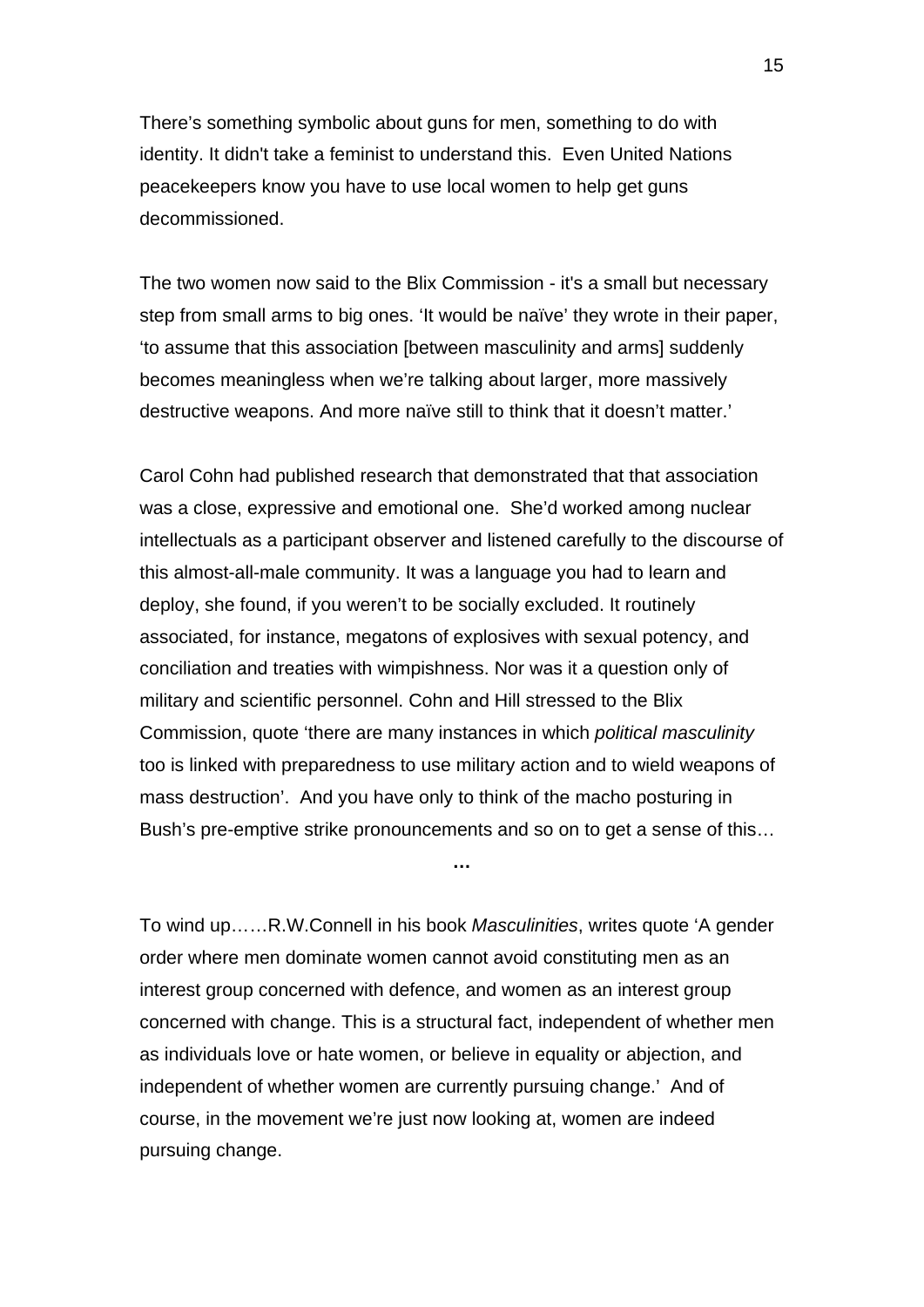One of the reasons why they've chosen to pursue that change in women-only groups is because the mainstream antiwar movement has no gender dimension in its project. If we think of the 15 million on the streets worldwide against the Iraq war on 15 February 2003 – there may have been many many men in those marches and rallies who actually agree with the notion that war and masculinities have something to do with each other. But certainly in the demonstration in London we saw no visible or vocal indication of that idea. Men are not coming out and calling for change in the gender regime, in the same way a lot of them readily come out against class exploitation and racism and war. In fact, all too often the big demonstrations, led by the stormtroopers of the SWP, are a celebration of a militant (if not military) masculinity.

Bob Connell, who I just quoted, is a man who does see this. In a chapter he contributed to our book *The Post-War Moment: Militaries, Masculinities and International Peacekeeping*, he wrote:

There are many causes of violence, including dispossession, poverty, greed, nationalism, racism and other forms of inequality, bigotry and desire. Gender dynamics are by no means the whole story. Yet given the concentration of weapons and the practices of violence among men, gender patterns appear to be strategic. Masculinities are the forms in which many dynamics of violence take shape. Evidently then, a strategy for demilitarization and peace must include a strategy of change in masculinities.

So yes - the distinctive message conveyed by the very existence of the women's peace movement is – *sustainable peace won't be possible without change in the gender order*. It's not a sufficient condition but it is a necessary one. That's the message women are trying to insert into the antiwar movement. In their many different actions in many different places they're saying: we need a transition from societies in which the supremacy of the masculine principle, male violence against women and the waging of war are taken as normal and unchangeable, to societies which, in retrospect, will see them as a very long and unspeakably costly historical aberration.